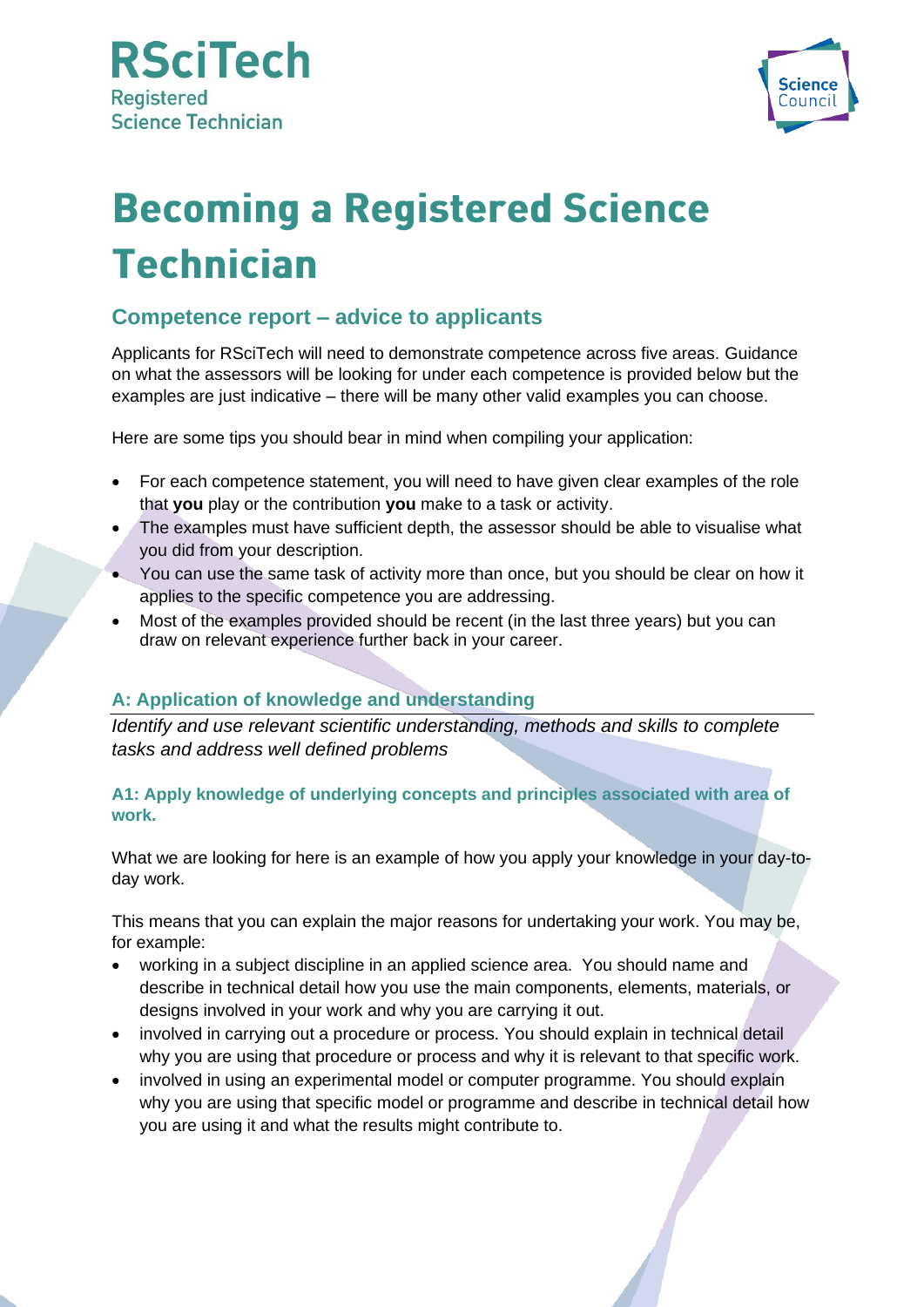

## **A2: Review and select appropriate scientific techniques, procedures and methods to undertake tasks.**

This means that you can explain the underlying reasons for undertaking tasks and why a particular procedure, technique, or process is appropriate.

Your example may for instance describe:

- the principles behind the activity that you are undertaking and any associated technology.
- the reasons behind the choice of method used to carry out the activity and the criteria which form the basis of what you need to achieve the end result.

## **A3: Interpret and evaluate data and make sound judgements in relation to scientific concepts.**

This means you can explain how you recognise when your activity appears to have been successfully carried out, or not, and what data, observations, or measurements you are evaluating mean, relating it to the underlying principles. You should also be able describe how you present information in an appropriate manner to explain your judgement.

Examples may include where you have stated whether the activity has worked well or not:

- if successful, your example should describe the rationale/scientific basis behind this conclusion and why the data, observations, or measurements might mean this.
- if not, how you gave reasons why the activity 'failed' and what you proposed to do next time to address this. Your example should also include how you explained/demonstrated the results of the activity. This could include comparing it with results from a number of different activities.

# **B: Personal Responsibility**

*Exercise personal responsibility in planning and implementing tasks according to prescribed protocols*

#### **B1: Work consistently and effectively with minimal supervision to appropriate standards and protocols and know when to escalate appropriately.**

We are looking for an example of how you carry out work with minimal input from your supervisor for certain key tasks, experiments or procedures associated with your role and completing them to the appropriate standards and time frame. We are also looking for evidence that you know when to escalate appropriately and that you are able to make a judgement on when to escalate.

#### **B2: Demonstrate how you apply safe working practices.**

This means that you can explain the safe working practices applicable to your area of work and describe how you follow them.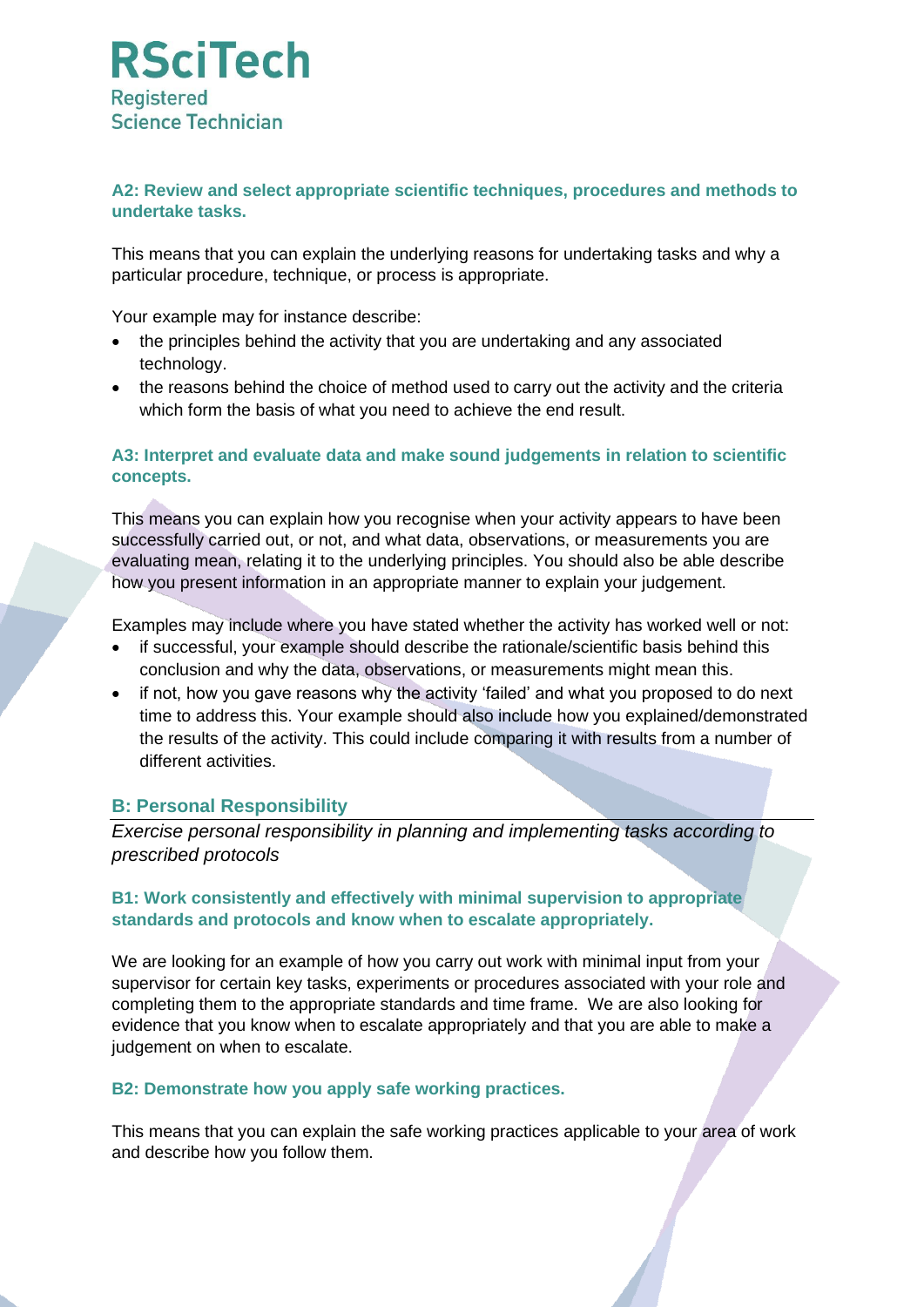

Your examples could include:

- risk assessments associated with your work
- relevant Health and Safety regulations, e.g. COSHH, Noise, Manual Handling
- relevant Home Office Licences
- safety training courses you have successfully completed for your laboratory role
- any monitoring of safety within your work, e.g. for radioactivity, chemical exposure
- safety equipment and control

# **B3: Take responsibility for the quality of work and the impact on others.**

This means that you can describe how you take responsibility for the quality of the work that you undertake and its impact on others within defined parameters and timelines– including if an activity does not work in the way that you expect.

For instance, your example could include how you:

- ensure that an activity is carried out to the agreed standard or protocol (e.g. good laboratory/workshop/design practice) and your example should provide evidence for this.
- understand when something might not have been carried out quite correctly and what impact it could have on the quality and reliability of the outcome.
- point out 'good experimental data' and 'bad experimental data' and the reasons why the bad data might have occurred

# **C: Interpersonal Skills**

*Demonstrate effective communication and interpersonal skills*

# **C1: Demonstrate effective and appropriate communication skills.**

What we are looking for here is an example that you are an effective communicator. The example can be through appropriate oral, written or electronic means.

Your examples should for instance include a description and details of:

- how you discuss and agree objectives with your supervisor
- how you discuss and agree objectives in team meetings
- how you describe or present your work or other aspects of lab, workshop, or section work (e.g. safety updates, method updates) to your supervisor or colleagues
- how you prepare written reports on your work
- how you train students or staff in the use of equipment or processes
- how you demonstrate the processes or systems
- the part that you play in induction of new staff or students

#### **C2: Demonstrate effective interpersonal and behavioural skills.**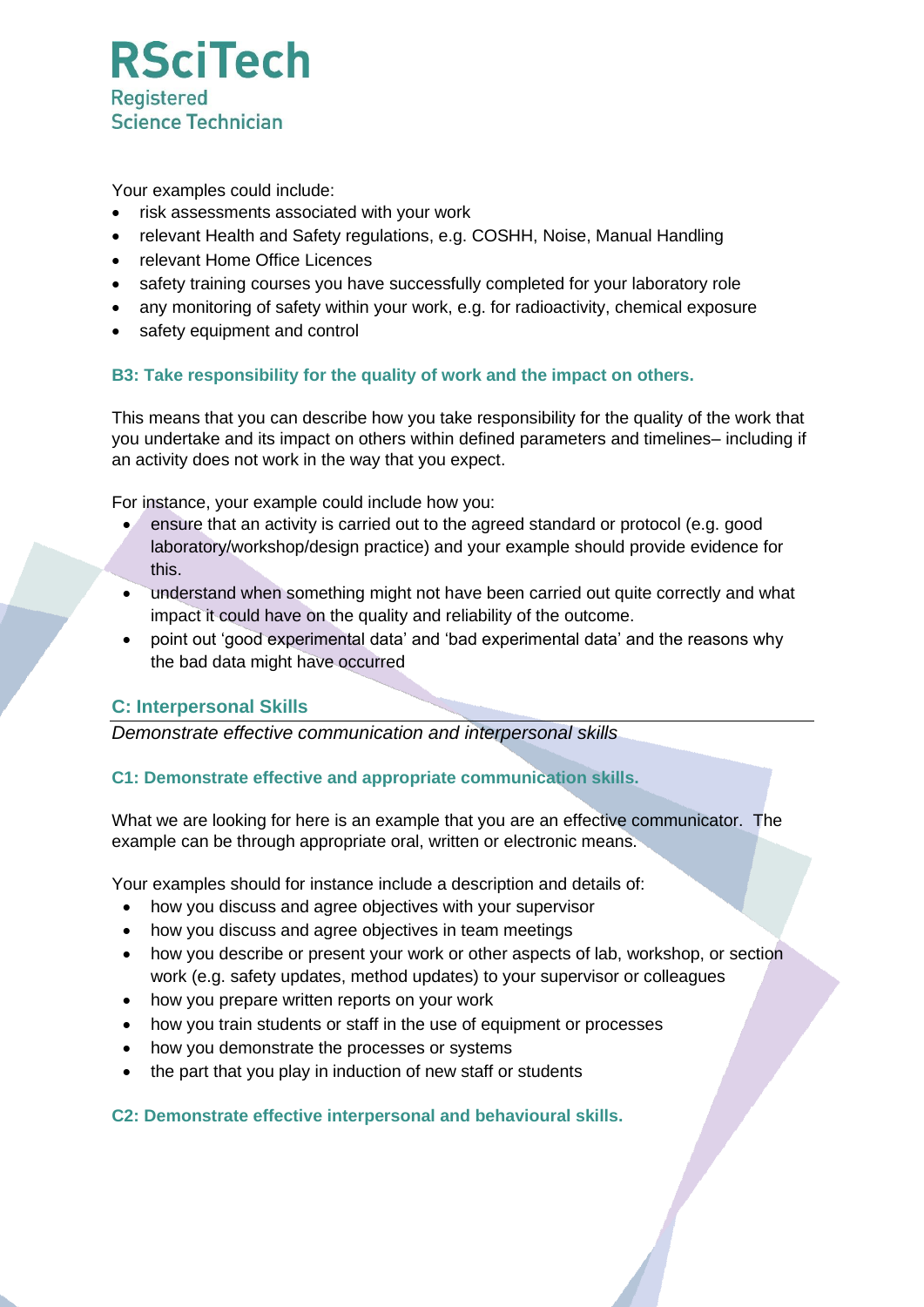

This means that you can demonstrate skills that you use to interact with colleagues in a constructive way within the work setting. In these situations, it may be appropriate to discuss these with your supervisor, as an external perspective is often very useful in this regard.

Your example should also describe how you ensure your method of interaction is appropriate for:

- interacting with researchers, technicians or other members of staff
- interacting with students or trainees face to face
- interacting with external colleagues (such as suppliers, couriers etc)

#### **C3: Demonstrate an ability to work effectively with others.**

This means 'team work', which can be in a large team or on a 1:1 basis. Your example should illustrate how you worked collectively with others, what your specific role was within the team, and what the outcome was.

For instance, this might include:

- how you work with researchers, technicians or other members of staff
- how you work with students or trainees face to face
- how you work as part of a team, working group, or committee

#### **D: Professional Practice**

*Apply appropriate theoretical and practical methods according to protocol*

## **D1: Recognise problems and apply appropriate scientific methods to identify causes and achieve solutions.**

What we are looking for here is an example of where you have problem solved or attempted to problem solve.

#### **D2: Demonstrate how you use resources effectively.**

This means that you can give examples of work that you have undertaken where the method, procedure, programme, equipment, or materials used was chosen as the best (or most relevant) to use. Your example should describe how you planned and organised these to complete the task, and how you reviewed choices – why the one you selected was the best compared to others that are available.

This might include:

- cost effectiveness
- time taken
- IT considerations
- machine tool time

#### **D3: Participate in continuous process improvement.**